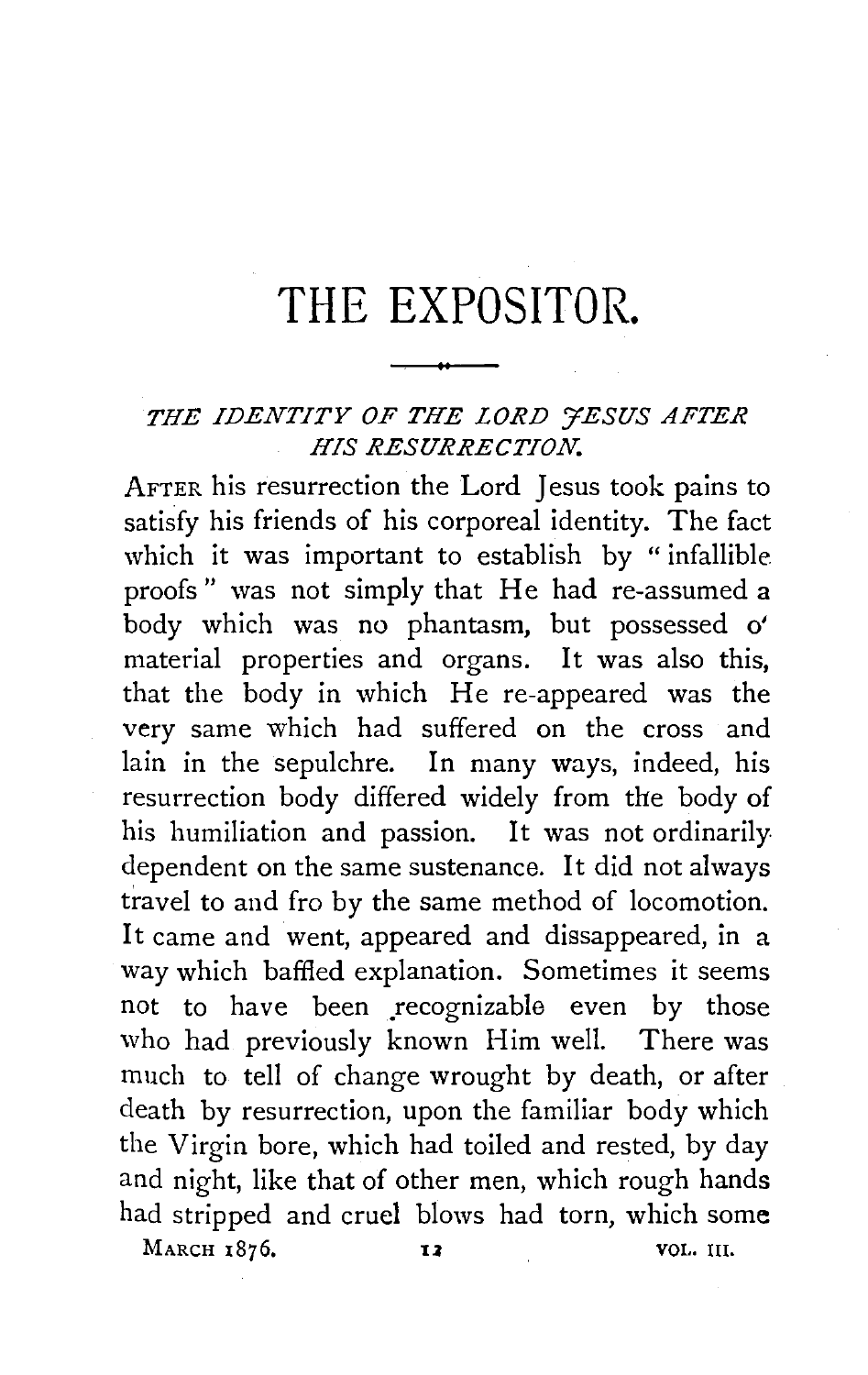of his friends had so lately swathed with bands of perfumed linen. Plainly, He had done more than come to life again. He had entered a different sphere of existence. Out of the company of mortal men He had passed into some higher state, where the physical conditions were altered and the body's powers enlarged ; where its materials had become less gross and its wants less incessant, or, perchance, less mean. Yet, however considerable might be these changes produced upon the constitution of the Saviour's body, it was not a new body which He now inhabited, but the same one as before. The change had not destroyed identity. Physically He was the very same man He ever was. His scars proved it. He shewed the disciples his hands and feet, and bade them observe that they carried recognizable marks. " Behold them," He cried, "that they are my own hands, my own feet." They touched the stigmata; they searched his side; they knew Him by his wounds.

There is something, however, of still graver moment than corporeal identity: I mean the continuous or unaltered identity of our risen Lord in all mental and moral characteristics. So long as He dwelt among us here, men like ourselves knew Him for a friend. They were familiar with his habits of thought, his turns of speech, his mien and gesture, his principles of conduct. They could trace in all He did his own stamp, and say of each utterance or action that it was like the Man. This mental and moral physiognomy of Jesus was in fact so sharply lined, as well as consistent and of one piece, that even the records we possess of Him do not fail to preserve a quite unique and distinctive individuality. From the Four Gospels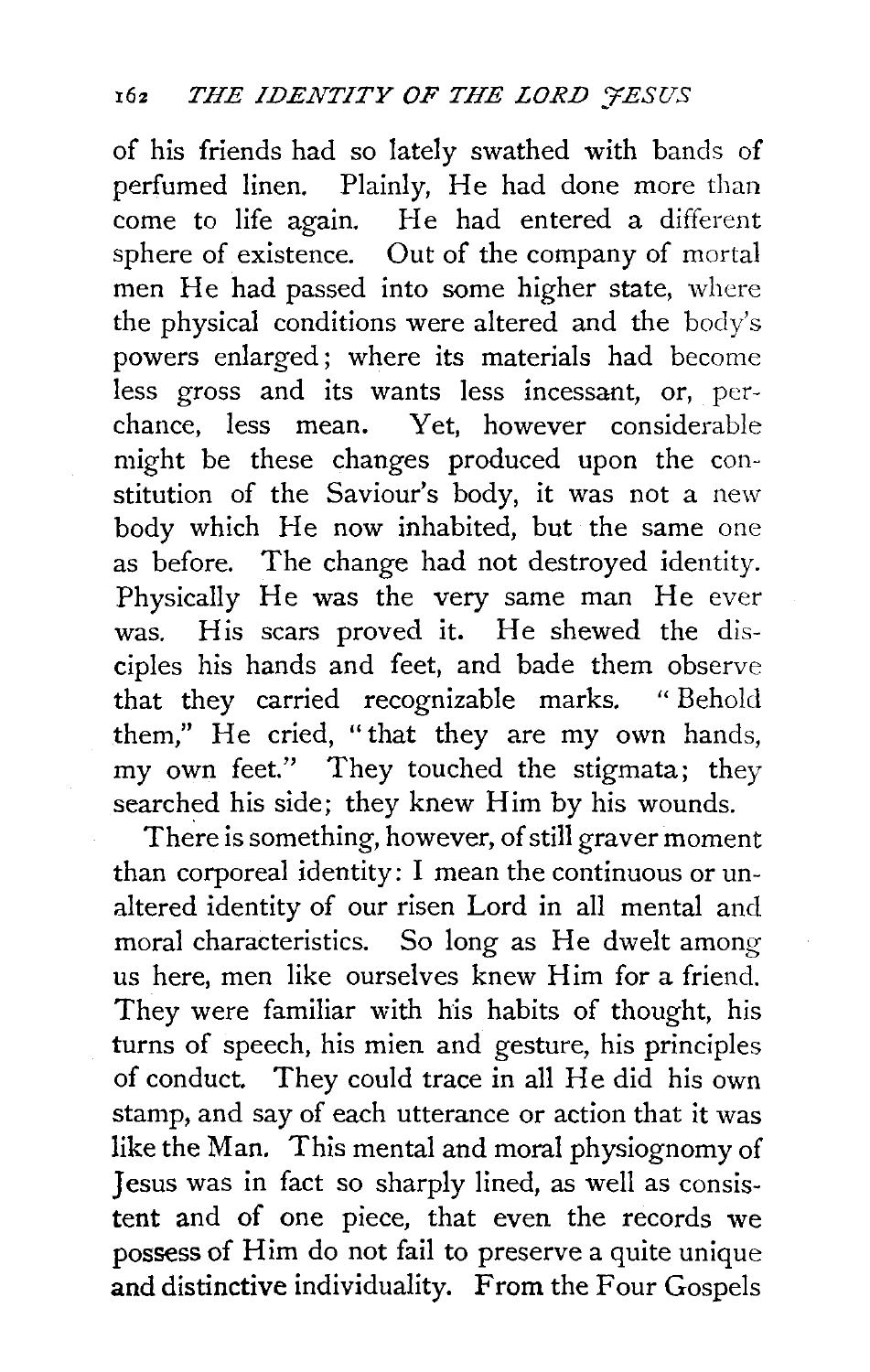the world has always felt sure that it knew this Man. No one could palm off on us a fifth gospel. Hardly a single sentence could be put into his mouth, or an anecdote about Him invented, without the literary public being able to decide whether or not it were like the Jesus of our Bible. If our scanty documents reproduce a character so original as to be inimitable, let the reader conceive how that lovely life must have burned its image into the souls of men and women who lived with Him, travelled with Him, watched Him, studied Him, month after month, with hearts that loved and eyes that adored Him! Now this Man was dead. What change is wrought by death on the bodily frame we know, and we shudder to know it; but what change it may work on the higher part of a man, on the thoughts, affections, habits, tastes, loves, or hates, of our vanished friend, who can tell? Much of the pathos of death lies just here, that it is our friend's farewell to everything which was wont to give shape or colour to his existence. He has left all familiar things behind him, to pass into a state obscure and undiscovered-a state so withdrawn from our investigation that we have no data for even guessing what he will be like, or how he will find himself there, or through what alterations he may pass under the pressure of new conditions. If only we knew a little of that other life! But how far can we count on our dear one remaining the same whom we loved on earth—the same in himself or as dear to us—when now there is no more any earthly life for him, nor any light of the sun, nor voice of friends, nor aught left unchanged within all the circle in which, somewhere out of sight, he moves and has his novel unimagined being?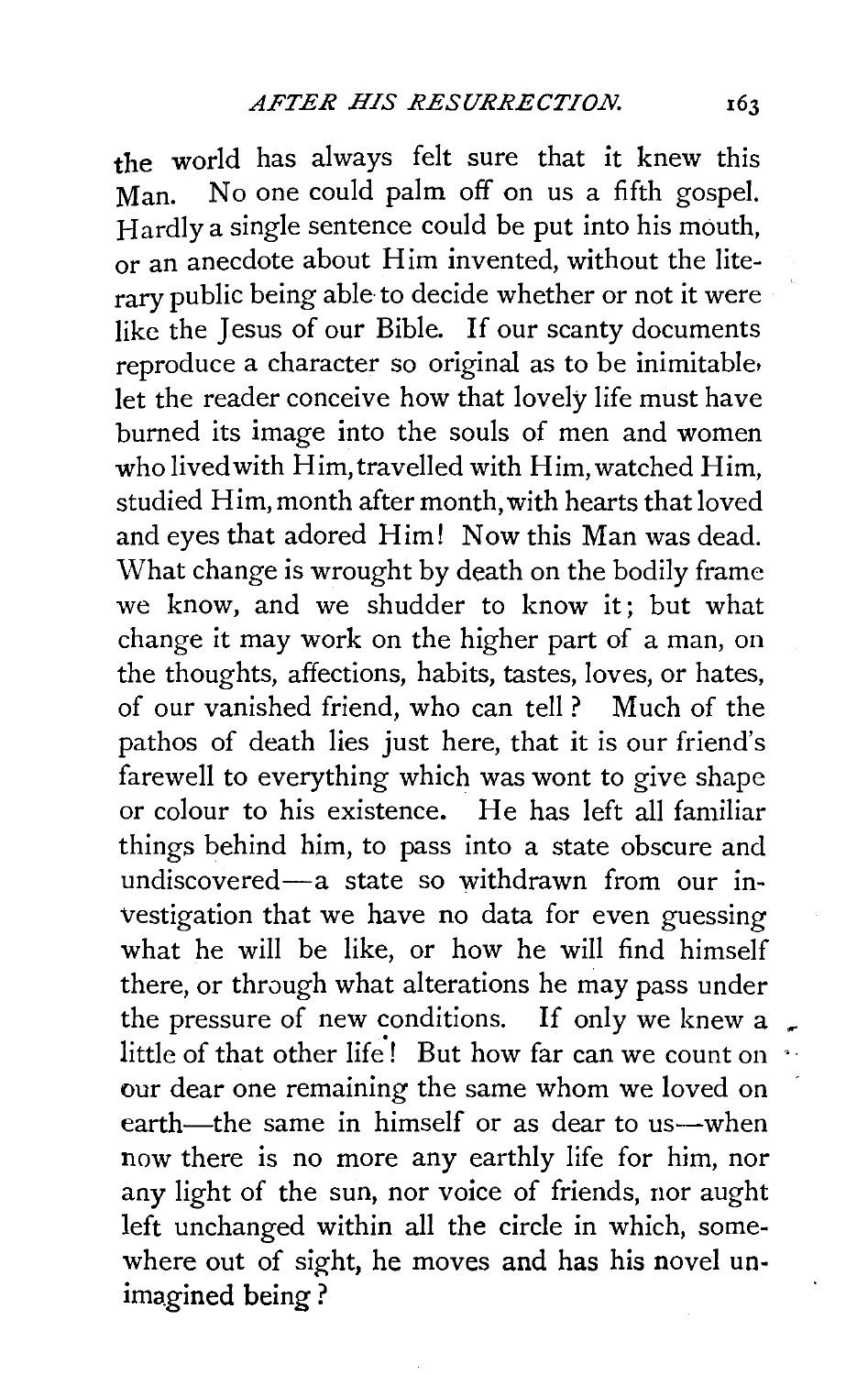## 164 *THE IDENTITY OF THE LORD 'JESUS*

The Christian teaching that believers are at death made perfect in holiness is only credible on the assumption that death does profoundly modify character. It presupposes that the conditions into which the dead are brought will powerfully re-act to depress one side of character and strengthen another, to modify the current of thought and give ampler scope to desires which in this life find no sufficient satisfaction. In the case of Jesus, it is true, there was no imperfect, to be exchanged for a perfect, holiness. The atmosphere which even on earth He had always breathed had been like an air of heaven. For Him to leave this world was to go home. He said it was a return to the Father whence He came. Yet in such a return from the human world, where men knew and could observe Him, to that celestial state of glory, might there not lie a change which would prove fatal to all the friendships they had formed with Him below ? Unless He carry back into the world of the Immortals the same moral character we have learnt to admire and prize on earth, and retain after death the same close warm tie of relationship to his sinful brothers ; unless, in short, death does nothing to sunder the confidence and familiarity which were engendered by years of earthly converse, of what use will it be that we have gone in and out with the Son of God and He has called us "friends" ? Jesus of Nazareth we know; Him we can confide in: but who will tell us that Jesus is to be the same to us after death has snapped the bonds of flesh and resurrection has restored Him to the society of the glorified and deathless?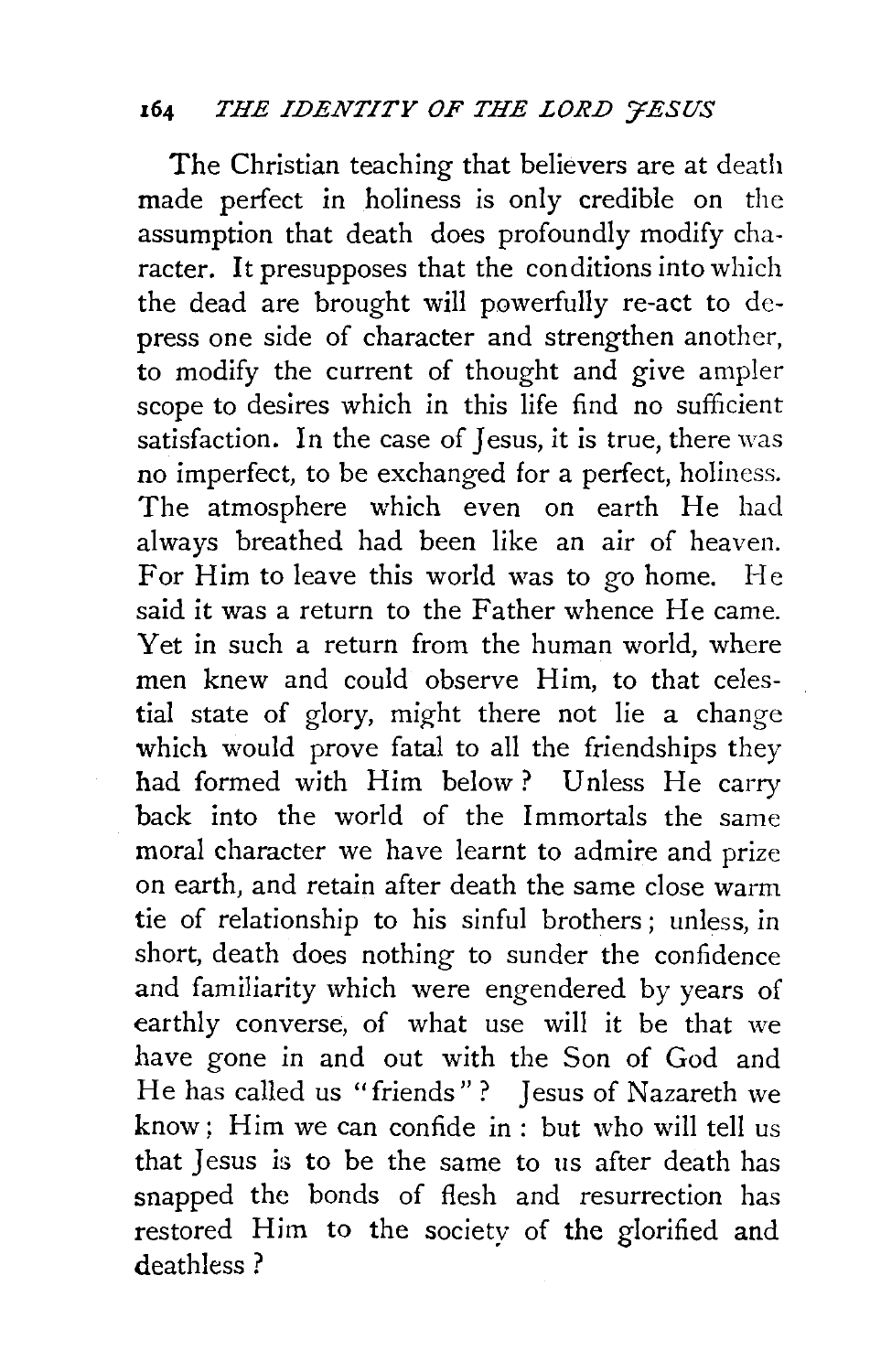If there were time for such misgivings as these to arise in the hearts of the disciples, the first hour of resumed intercourse with Him who had been dead must have sufficed to dissipate them. They had more tests for judging of his identity than we have; and tests, too, which were both more sensitive and more trustworthy. A friend returns to us after many years of tropical exposure have bronzed and oldened his features, or after some terrible accident or fiery sickness has effaced the old familiar look from his countenance. What do we first recognize him by? By this, that he retains his former opinions or exhibits similar traits of disposition ? No; that comes out only after prolonged intercourse with him. It is rather by some indescribable trick of voice or manner, some trifling unconscious gesture. These little traits would tell nothing to a stranger, but they instantly make us sure of our friend. Now, it is certain that the disciples knew their risen Master first by signs like these. Mary recognized Him by the tone in which He pronounced her own name. John detected the methodical hand of his Friend in the arrangement of the napkin in the sepulchre. The Two at Emmaus perhaps had their eyes opened by his way of dividing the loaf at their frugal supper. Judged even by minute tests like these, the Man was in no wise altered. Such personal characteristics, however, are of no use to any subsequent generation. What *we* have to study is only what He is reported to have said and done after his resurrection. Can we trace there the same mental habits, a mind that works along the same line, a moral nature wearing the identical character, a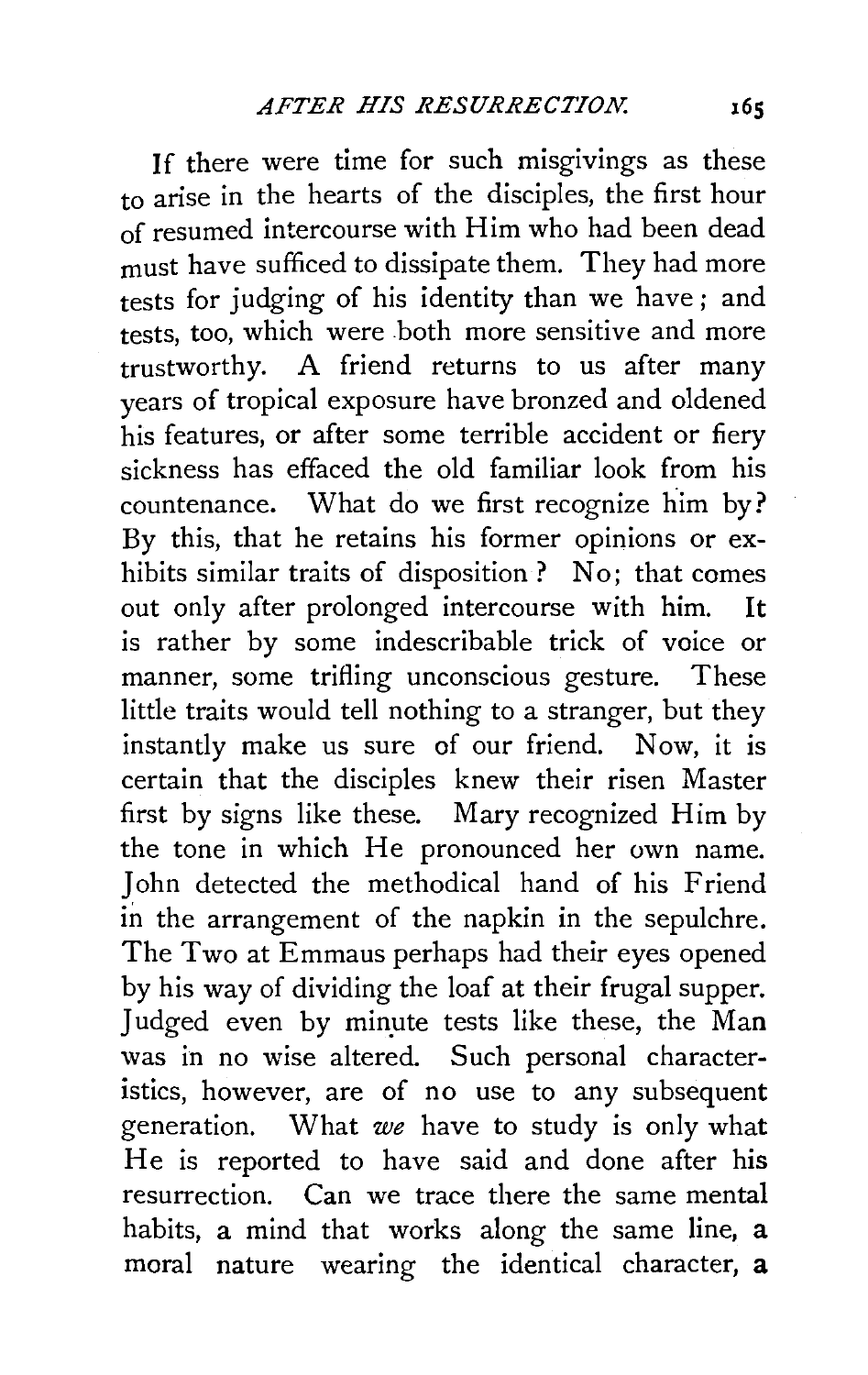heart beating with just such emotions as the unslain untransfigured Man whom Pilate sent to the cross ?

Each reader will answer this question best after studying it for himself, since the impression produced by such evidence of personal identity is one which can scarcely be conveyed by one student to another. It needs to be received from immediate contact with the historical data. I can only indicate how some of these data appear to me to bear upon the question.

Almost the earliest words of our Lord after He rose<sup>1</sup> were those which He spoke to Mary Magdalene at the door of the tomb (John xx.  $17$ ). They betray, in combination, two of the most character. istic features in the previous character of Jesus. They imply a certain peculiar sense of brotherhood with other men, not as a thing to be taken for granted, but as something to which attention needs to be called ; and along with this they reveal a profound consciousness of a peculiar relationship to God, such as set Him apart from other men. Both these elements are admitted to form striking peculiarities in the Jesus of the Gospels, especially of the Fourth Gospel. I think they are nowhere present more characteristically than in these solemn words of the newly-risen One: "Touch me not: for I am not yet ascended to the Father; but go to my brethren and say unto them, 'I ascend unto my Father and your Father, and my God and your God.'"

<sup>1</sup> The precise order of the incidents on the resurrection morning is difficult to fix. Our Lord's meeting with the other women (Matt. xxviii. to) may have preceded his appearance to Mary of Magdala, notwithstanding the early tradition preserved in the doubtful text-Mark xvi. 9.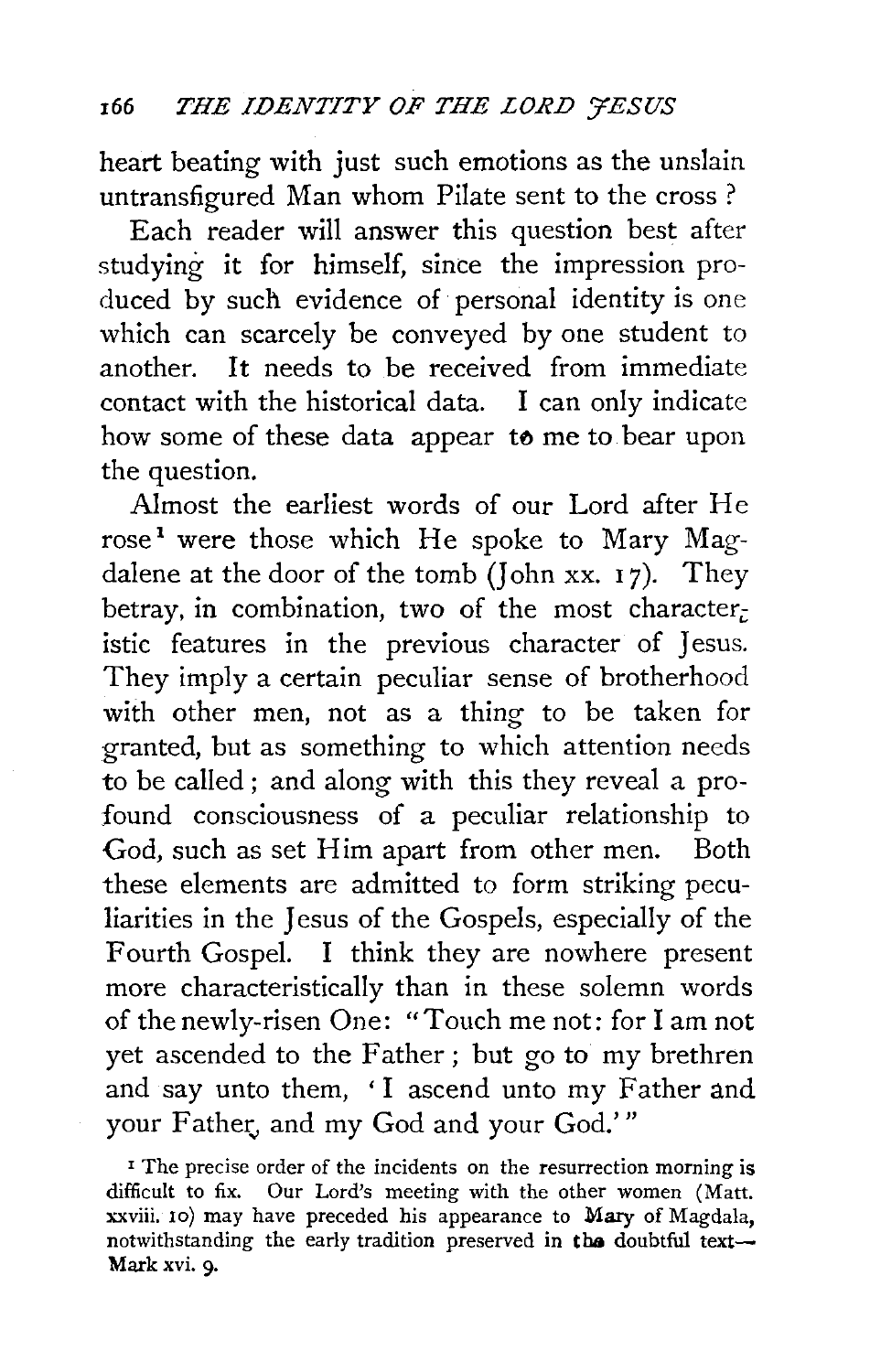A few hours later followed our Lord's walk **to**  Emmaus (Luke xxiv. 13-35). In his conversation with Cleopas and his companion we find no decay in the full and ready memory, charged from boyhood with texts of the Old Testament and prompt throughout his public teaching to suggest them. Nor is there the least change in his exposition of Messianic prophecy. During his previous lifetime Jesus had taught that the ancient predictions indicated a suffering Messiah, who should enter into glory only after passion.<sup>1</sup> This interpretation He now repeated (verse 26), apparently with ampler illustrations than before, and once more He is reported to have pressed it upon a larger company of disciples later on the same evening (Luke xxiv. 43-46). The very form of rebuke with which He opened his address to the two travellers : " 0 fools and slow of heart," recalls similar expressions which recur so frequently in his life that they may be called characteristic.<sup>2</sup> The general impression which I gather, is that the old themes of conversation betwixt Jesus and his followers were quietly resumed after He rose, just as if no chasm of death had been interposed. It is as though the path which led Him to the edge of that gulf had simply been continued on the other side, at the same level, and with the same associates. He began again just where He had left off to die.

One interesting instance of this is found in the assignation for a meeting in Galilee. That had

<sup>&</sup>lt;sup>1</sup> Compare the following passages from Luke's Gospel alone : ix. 22; xviii. 31; xx. 17; xxii. 22, 37.

<sup>&</sup>lt;sup>2</sup> Compare, *e.g.*, Matt. xv. 16 (Mark vii. 18); Matt. xxiii. 17, 19; Luke xi. 40 ; xii. 20.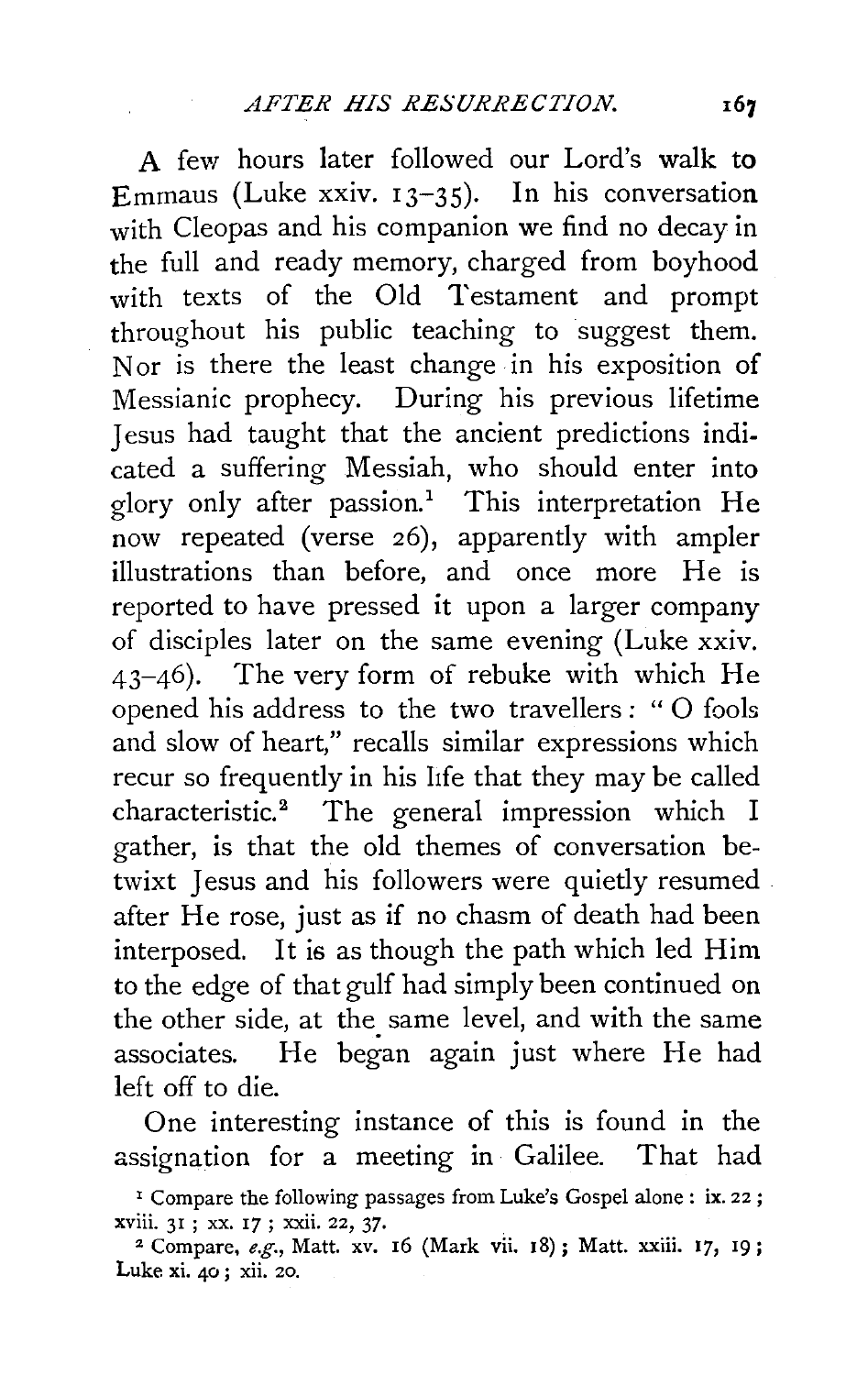been expressly arranged a few hours before his betrayal : "After I am risen," said He, " I will go before you into Galilee" (Matt. xxvi. 32; Mark xiv. 28). How natural that one of the first messages sent to the Eleven on the resurrection morning should be, " Go, tell my brethren that they go into Galilee, and there shall they see me" (Matt. xxviii. 10). It is true that the stupor and incredulity into which most of his adherents had fallen made it necessary for Him to grant more than one interview for their satisfaction before they left Jerusalem to meet Him at the original rendezvous on a Galilean hill. But for his own part the returned Master simply assumes that the arrangement holds which He had made with them before He went away.

Other examples of former topics resumed or referred to will occur to careful readers. On the Thursday evening He had promised them a new advent of the Holy Spirit as one comfortable consequence of his decease.<sup>1</sup> On the Sunday evening He repeated that promise in symbol, and began to fulfil it by breathing on them, saying: "Receive ye the Holy Ghost" (John xx. 22). Originally He had conferred upon the Eleven, far away in Galilee, some *six*  months before, a faculty to declare in his name forgiveness of sins. In very similar words He now renews that characteristic and unexampled commission.<sup>2</sup> He repeated by the Lake one of the most significant of his early miracles-the draught of fishesunder circumstances which lent it a parallel significance;<sup>3</sup> and what touched the weary Seven mest in

> ' See John xiv. 16, 17, 25, 26; especially xvi. 7  $f$ . 2 Compare Matt. xviii. I8 with John xx. 23.

*<sup>3</sup>* Compare Luke v. I-I I with John xxi.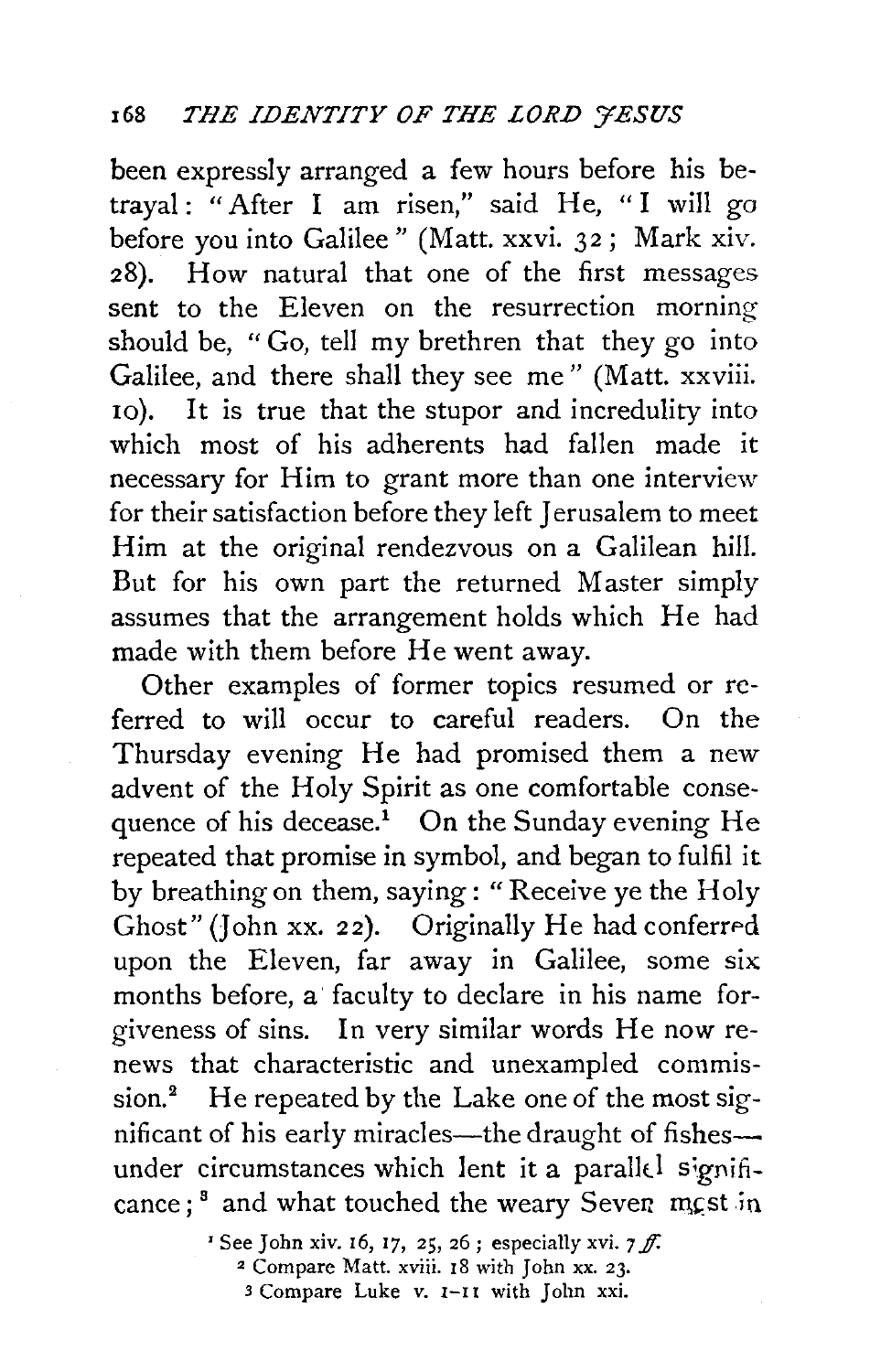the morning meal upon the beach (John xxi. 9) was surely this, that He was acting the part of purveyor or householder, where often before He had shared with them a boatman's early breakfast of roasted fish and barley cakes. In the restoration to office of his first apostle, which immediately followed (John xxi. 15-19), no one has ever missed the pointed allusion to Peter's three-fold denial; but neither can we fail to catch in the words, " Follow thou me" (verse 22), a more distant echo of the first call with which, years before, He had on that same shore summoned Simon from his nets. (See Matt. iv. 19.)

Besides such distinct references after resurrection to incidents which occurred previous to his death, there is a distinct variety of evidence, not less valuable though less easily explained, which merits the most careful study. I refer to the moral resemblance in the treatment of his several followers by our Lord before and after the great change. We find Him, in the narratives we possess, coming into close spiritual relations with at least three strongly-marked individualities, besides his treatment of groups of disciples together. He has to handle the womanly love of Mary of Magdala, the matter-of-fact incredulity of Thomas, and the shame of the disgraced boaster, Peter. Let any one sufficiently at home in the manner of Jesus, as it may be gathered from his dealings with men in the earlier sections of the Gospels, weigh candidly these three interviews after He rose again, and say whether they are not in perfect keeping. Is it credible that after the moment of *]* esus' death, when next the curtain rises, we have a different Person before us ? Is it not the same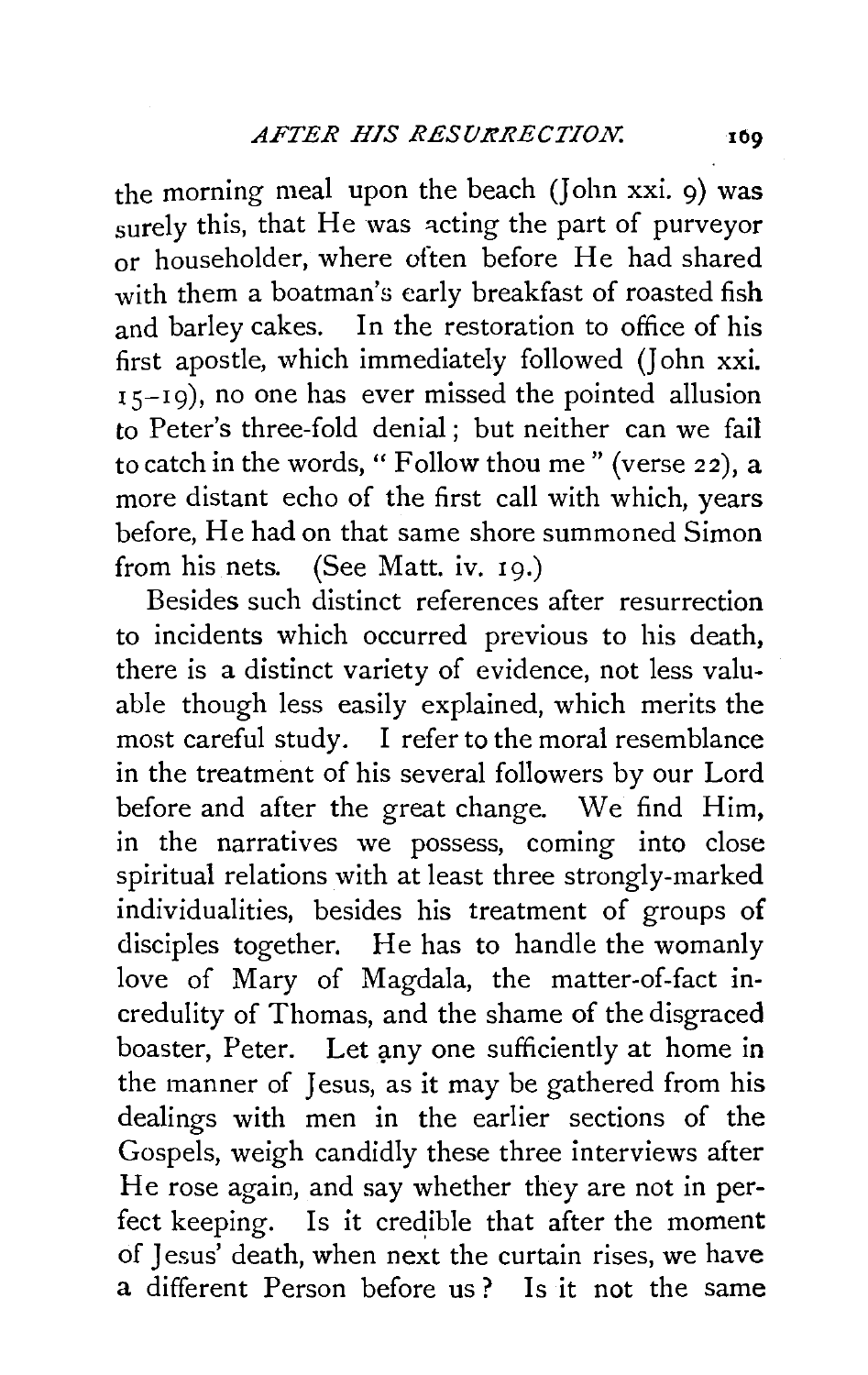skilful and tender hand which is at work carrying on the education of these disciples as if no change had passed upon Him? To my own mind this is the subtlest and therefore the surest evidence of all. It is plain to me that I touch the very same heart as formerly. Death and re-entranceintolife have wrought no alteration in the most personal attributes of this well-known Man. He is the same to his friends as ever. He stoops to their feeble faith with equal gentleness. He rebukes with the old tender gravity. He mingles faithfulness and considerate love in the old way. Changed as He is into incorruptible life, with heaven's crown hovering already over his brows, and eyes that are soon to burn like suns; lending only fitful and ghost-like visits to the homes of men ere He takes his flight for the radiant home of the Eternal; what word does He speak, or what act do, in which we cannot recognize the heart of our own earthly Jesus, so as to whisper with delighted awe like John's: "It is the Lord"? (John xxi. 7.)

Such proofs that the personality of Jesus survived unaltered the shock of death and the more mysterious transformation which we call his resurrection, are no less precious to us than to the first disciples. For one thing, the other world, the great dim realm of Hades, is not now, as it used to be, *all* obscure and shadowy. Enough there still is to make our heart sit silent and awe-struck when we see our dear ones go away from beside our warm firesides to a region unvisited, whence no human speech returns to tell us how they fare, and whether they retain in that Place Beyond any knowledge of this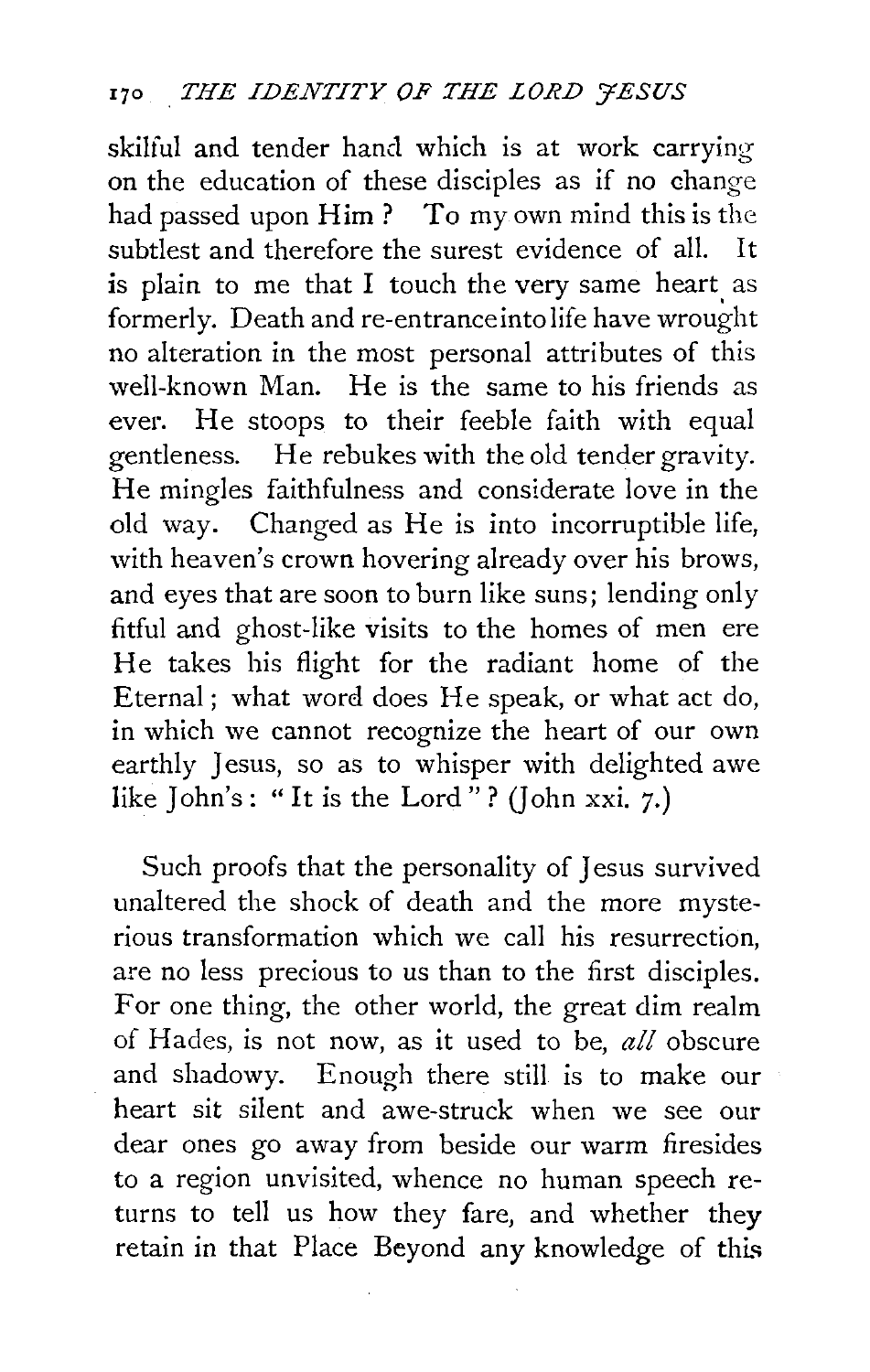Hither-world, any pensive recollection of the hours which they and we spent together, or any natural yearnings after us, such as we cherish after them. It *is* a sad and a silencing thing to see dear ones die ! Only here is one illumined spot amid all that uncertainty and gloom. One figure, at least, is no pale spectre, no hovering disembodied phantom of a friend, flitting before the mocked eye without intelligible voice for the ear to catch. Here is a Manthe Man of all others most human and most real—a Man who was dead like our dead once, but is alive again for evermore, and is not less distinct to our eye, nor less warm to our hand, nor less homely and brotherly to our heart, than before death touched his brow and set on it an aureole of immortality. When we think of that After-world of the dead, we think of Him as its centre and its King. When we bid our departed farewell, we only yield them up into the nearer presence of One whom they know and we know. When we ourselves come to face this awful goipg hence, we shall not peer into the shadows of a sunless Hades, nor fear to lose ourselves among the flitting ghosts of the countless dead. We shall fix a steady gaze upon one firmly-traced Form, most human and familiar, and say, like Paul, We go to be with Christ. Surely that is a needless fear which always haunts the timid heart as to what shall be found on the other side. Here was at least one Man who went through the river, as we have to do, and reached its further strand; yet when He came back to speak to us, He was as human and as much our own as ever. The stream of death had proved no Lethe to Him, washing out earthly memories in a doleful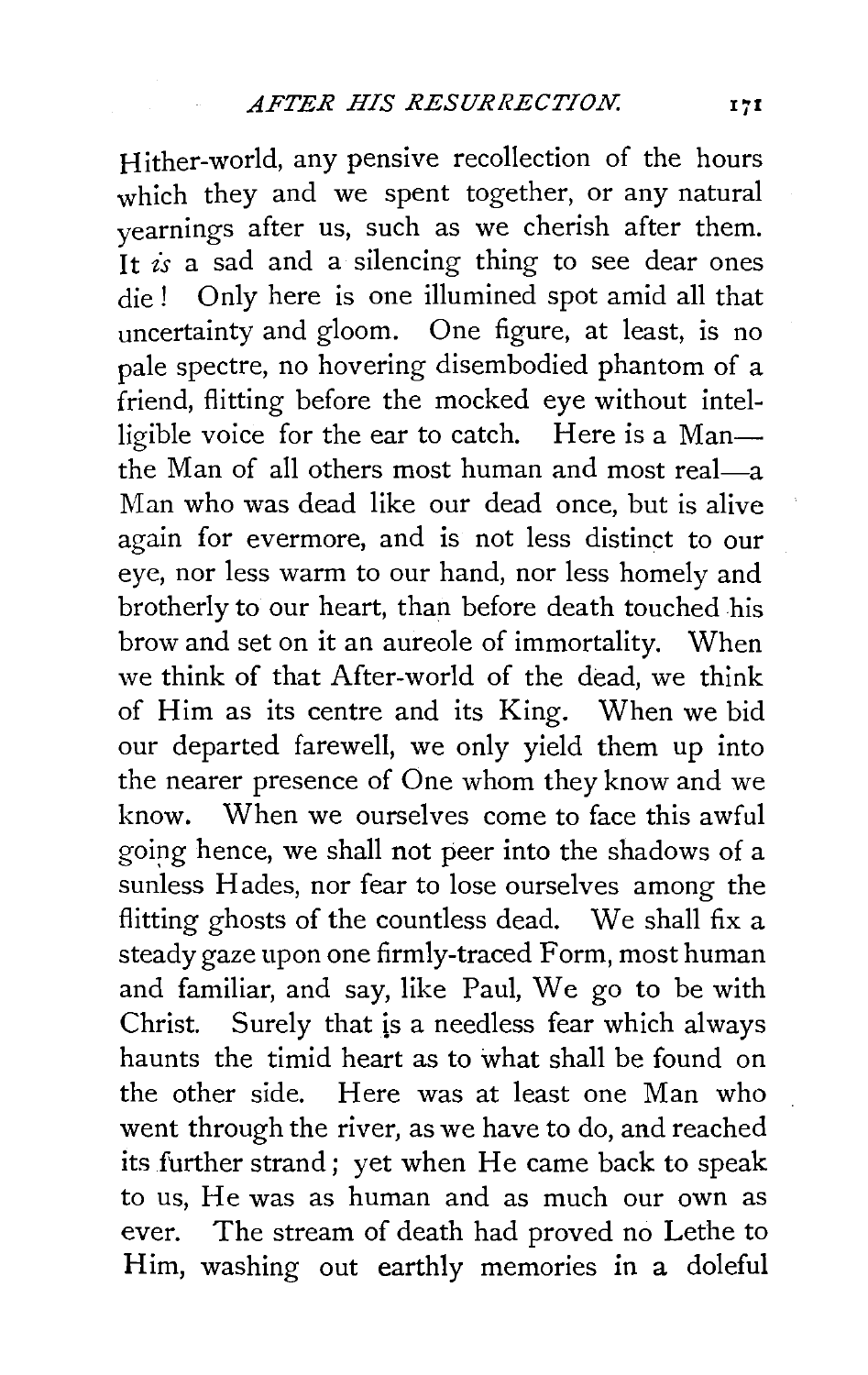forgetfulness. Why, then, should death change our friends so that we shall not know them, or make them more strange to us than they were before ? It is not such a very dreadful thing, this dying; for Jesus died. It cannot work any ghastly alteration upon human hearts, or blot out human recollections, or rend the delicate threads of love : Jesus was not thus altered. The unseen world cannot be so remote, uncertain, chill, or strange as we deemed it was. It is just a world of whose population our own risen Jesus forms the type, and of whose habitations He holds the key: "I go to prepare a place for you."

Nor is it only in the world of the dead that we now find a clear spot of certain knowledge. All our spiritual conceptions, and especially our thoughts about God Himself, have been made more sharp, and definite, and homely. The world with which religion has to do is still, no doubt, a world unseen ; but it can no longer be termed a world unknown. Peopled as it is with superhuman forces which man cannot guide, and intelligences whose acquaintance he cannot make, that celestial angel-haunted landresplendent home of God-holds at least one heart on whose beats may be laid the touch of a human finger. The vision of the Seer in Patmos was a vision, it is true ; but the fact at the root of it is beyond question. Wherever God's throne may be set, or whatever ministers, radiant and crowned, may encircle it, or however unspeakable by us may be the songs in which the beatified extol his praise; at least there must be, somewhere at the centre of all that inaccessible court, that temple untrodden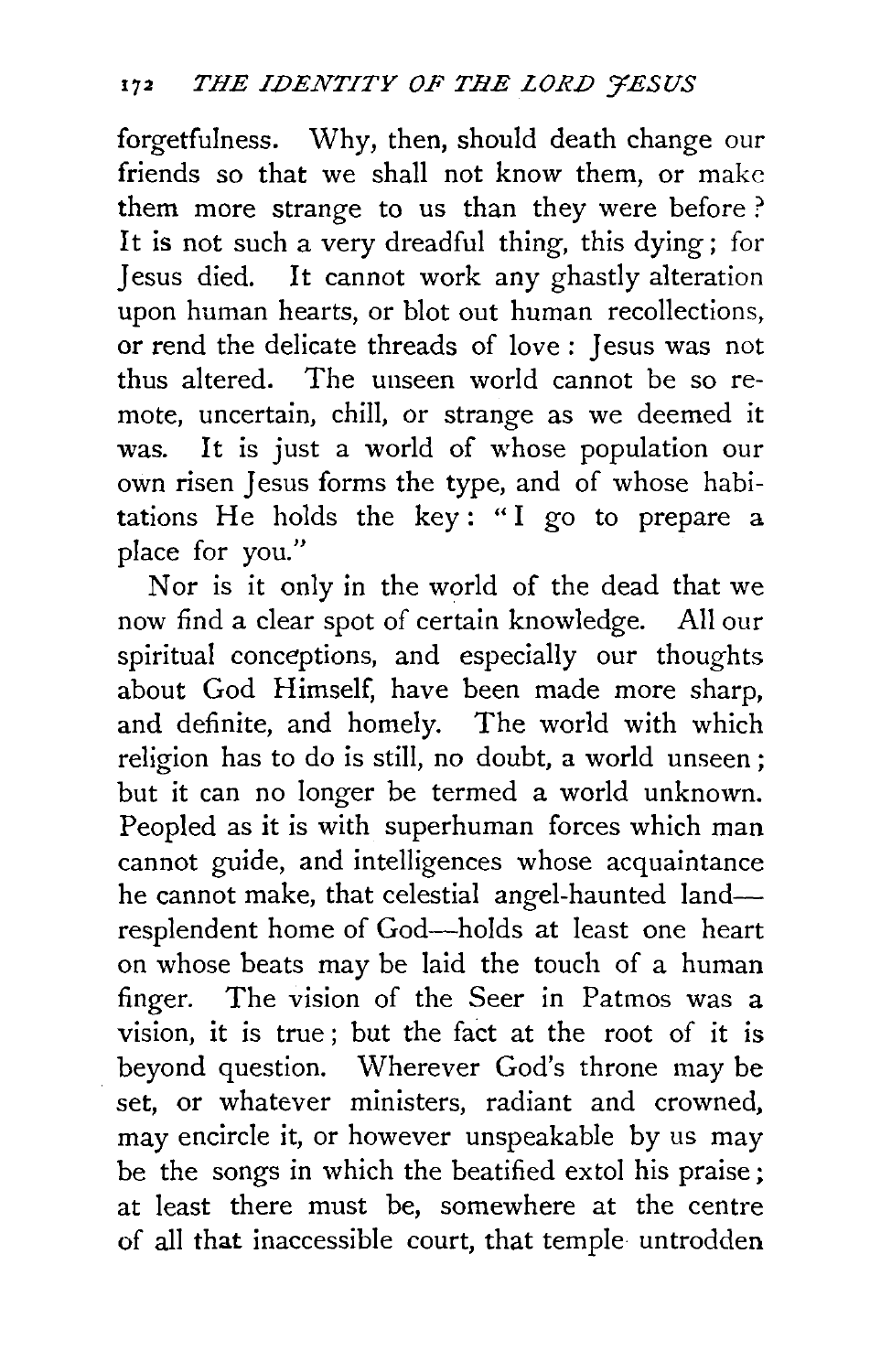by mortal foot, one Man whom the eyes of men have beheld and the hands of men have handled. Down upon his bosom a human head can still be laid to rest. Up into his pure sweet eyes a man can look with trustful gaze. Of the angels we know next to nothing. The Father is very pitiful, but Him hath no man seen at any time. Faith gropes about among "heavenly places" till it can touch a hand that bears a nail-mark in its palm, and having touched that hand, it grasps it and is still.

Nor need any one be afraid to trust the Godhead, since at the heart of it there dwells, unchanged, Jesus of Nazareth. So long as He walked on the earth, it is certain, there was something about Him which wonderfully drew men's affection. Not the good only, nor the rich and great, came about Him or monopolized his care : but just as much the very sad, and the very poor, and the very sinful ; brokenhearted fallen women and pure-minded little children, and anxious mothers and amiable youths; weeping funeral guests and pale faces of the long sick ; frank gallant soldiers and hardy fishermen ; with greybearded senators and bandits of wild life. This Man's fascination drew all sorts of people and won the confidence of all. Surely it is something to know that this kindliest and most trustworthy of the sons of men, who while He lived on earth made it beautiful by the acts of sweet ministry He did in it, has taken up to the throne and heart of God the same unchanged nature, home of all lowly charities and patient kindness. Is God, then, a blank to us any longer ? a blind force ? a postulate of the reason ? a something, we know not what? God forbid! Never